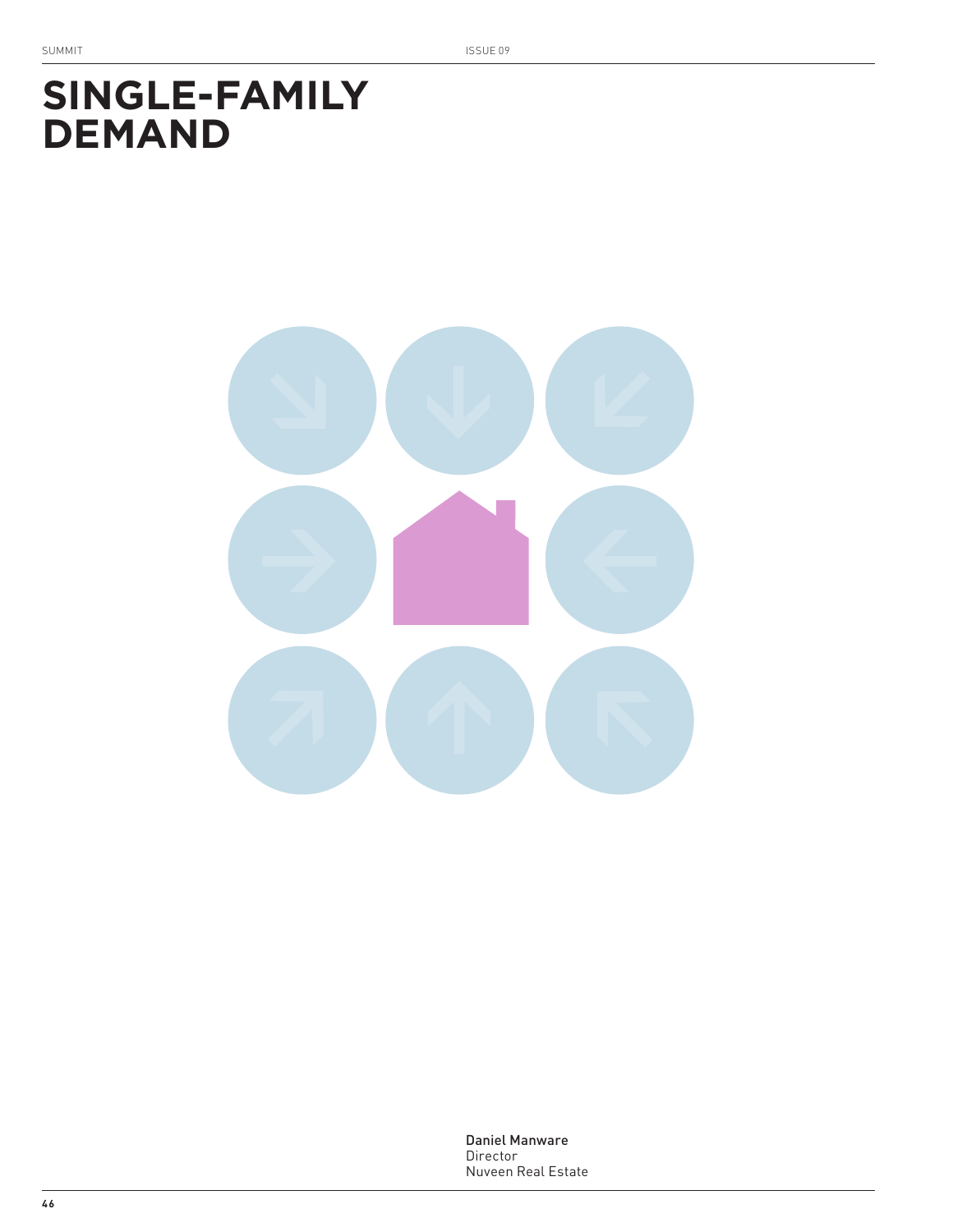As an increasingly popular asset class for institutional investors, single-family rentals are supported by strong future demand drivers to propel sector outperformance.

Single-family rentals (SFRs) are a sizeable investment opportunity, as the sector comprises one-third of US rental inventory with nearly 16 million units. The SFR market is currently valued at US\$4.4 trillion. The majority of new SFR inventory comes from owner-occupied stock, indicating that there is potential to invest in the owner-occupied single-family housing market, currently valued at US\$26.6 trillion.

In total, the single-family housing market is valued at more than US\$30 trillion, which is more than double that of the traditional commercial real estate market (valued at US\$13.4 trillion). The SFR market is 98% dominated by non-institutional players. In recent years, REITs and private players have entered the SFR market, starting the institutionalization of the sector.

During the next decade, institutional real estate portfolios will likely transform as investors gain more familiarity with SFRs and start increasing their allocations to them. Google Search Trends data indicates that the search for "Single House for Rent" has significantly increased over the last decade *(Exhibit 4),* signaling the overall interest and curiosity in this property type from both potential renters and investors. We anticipate SFRs will play a more significant role in institutional real estate portfolios in the coming decades as investors have recognized their resiliency throughout the COVID-19 pandemic. But before SFRs become a part-and-parcel component of institutional real estate portfolios, investors should consider adding them to their portfolios as a way to drive outperformance and generate enhanced returns.

#### EXHIBIT 1: OVERALL HOUSING AND RENTAL INVENTORIES

Source: JCHS tabulations of US Census Bureau, 2022



# EXHIBIT 2: MARKET VALUE OF SINGLE-FAMILY HOUSING VS. CRE

Source: Nuveen; US Census Bureau; CoStar, February 2022

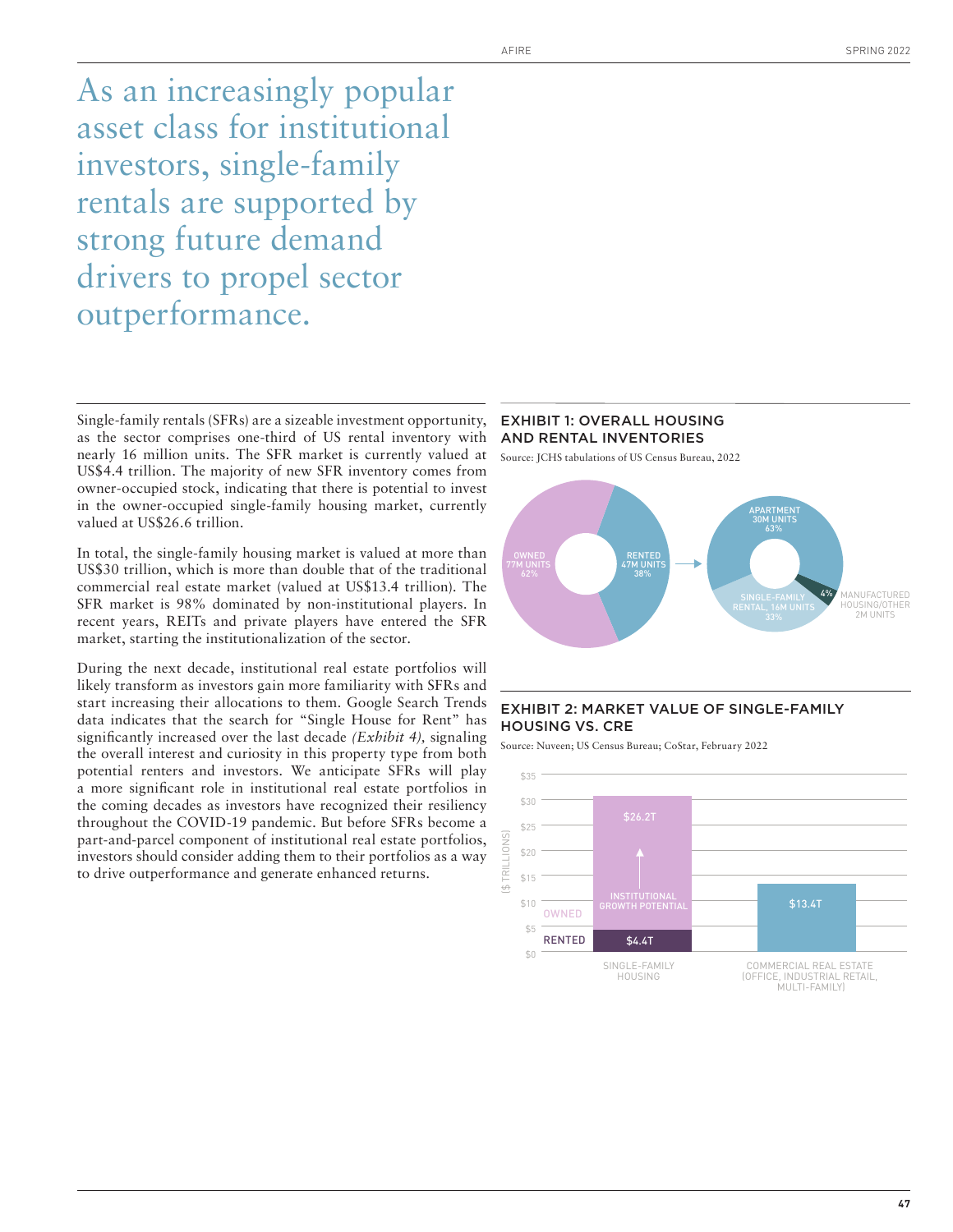# EXHIBIT 3: SFR MARKET BY DISTRIBUTION PORTFOLIO SIZE OF INVESTOR-OWNED HOMES

Source: John Burns, January 2022



#### EXHIBIT 4: GOOGLE SEARCH: "SINGLE HOUSE FOR RENT"

Source: Google Trends, February 2022



Note: Numbers represent search interest relative to the highest point on the chart for the given region and time. A value of 100 is the peak popularity for the term. A value of 50 means that the term is half as popular.

# LACK OF SUPPLY AND OUTSIZED DEMAND

Our analysis of single-family housing starts compared to household formations *(Exhibit 5)* indicates that there is currently an undersupply of approximately 4.7 million homes. The lack of single-family housing supply has driven months' supply of inventory to historical lows and home price appreciation to record highs, further inhibiting homeownership for many aspiring families. Specifically, construction for homes under 1,800 SF, an applicable proxy for a starter home, is well below historical levels.

SFRs have boasted healthy operating fundamentals throughout the last decade, including during the COVID-19 pandemic. SFR demand has improved significantly in recent years as occupancy has grown 500 BPs since the GFC from 90% to 95% in 2021 *(Exhibit 6).* SFR rent growth remained positive throughout prior recessionary environments, unlike overall home value growth, which turned negative.

# EXHIBIT 5: SINGLE-FAMILY HOUSING STARTS VS. HOUSEHOLD FORMATION

Source: US Census Bureau; Moody's Analytics, February 2022



# EXHIBIT 6: SINGLE-FAMILY RENT GROWTH AND OCCUPANCY VS. HOME VALUE GROWTH

Source: John Burns, January 2022

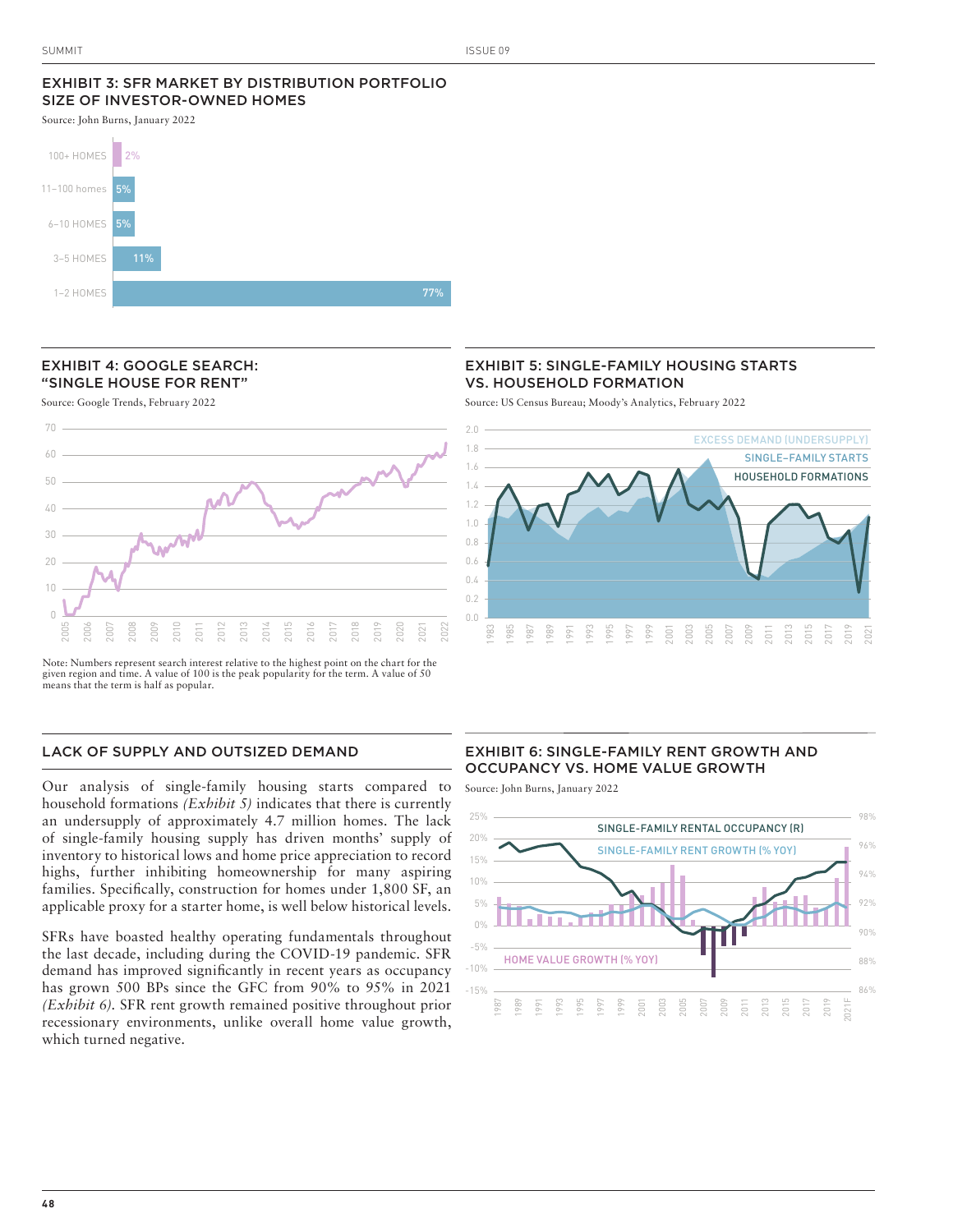#### KEY DEMAND DRIVERS

SFRs are favorably positioned to benefit from various demand drivers in the next several years including:

- Demographic wave into the prime SFR age cohort
- Continued migration to suburbs and Sunbelt markets
- Millennials outgrowing apartments
- Millennials' financial headwinds to homeownership

#### DEMOGRAPHIC WAVE INTO KEY RENTER COHORT

Certain key demographic shifts occurring in the US will have profound implications for alternative housing sectors, including SFRs. The aging of millennials into the key SFR cohort (ages 30– 44) is a critical secular tailwind for the sector *(Exhibit 7).* This key age cohort is projected to grow from 65.7 million in 2021 to 70.2 million in 2030. The growth of this cohort has outpaced the overall US population over the last five years and is projected to continue outpacing the US population over the next five years. Historically, the growth of this key age cohort has empirically proven to be a driver of SFR rent growth *(Exhibit 8).* 



#### EXHIBIT 7: US POPULATION GROWTH OF 30–44-YEAR-OLDS

SFRs have boasted healthy operating fundamentals throughout the last decade, including during the COVID-19 pandemic.

# The aging of millennials into the key SFR cohort (ages 30–44) is a critical secular tailwind for the sector.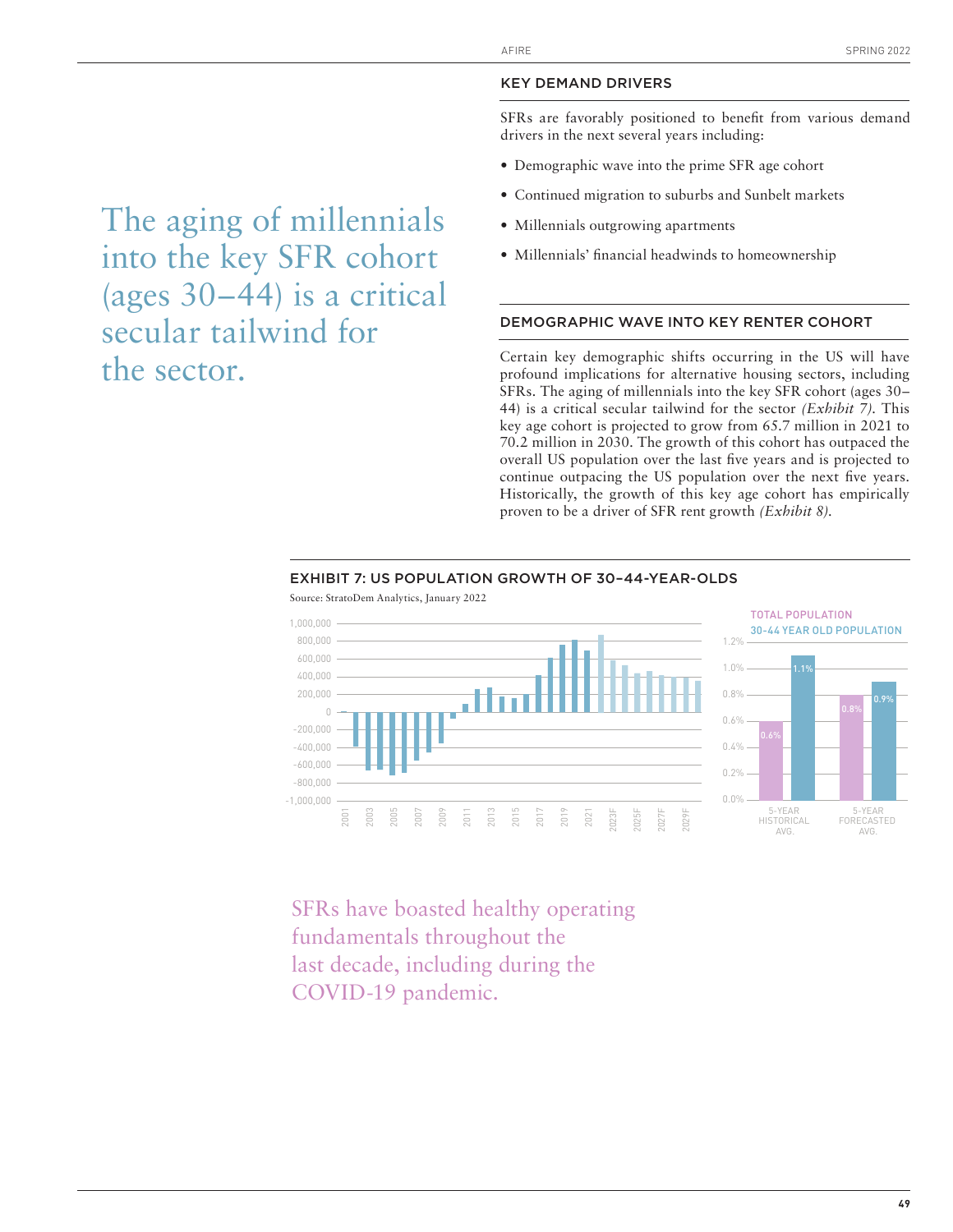# Forecasted migration data indicates Sunbelt markets will continue to lead the nation for population growth.



EXHIBIT 8: POPULATION GROWTH OF 30–44-YEAR-OLDS VS. SFR RENT GROWTH

Source: StratoDem Analytics; John Burns, February 2022

# SUBURBAN RESURGENCE AND MIGRATION TO THE SUNBELT

It is important to recognize that millennials are more mobile than prior generations and are not necessarily prepared to purchase a home and settle in one area. Consequently, the top reason singlefamily renters prefer to rent than buy is due to the flexibility to move if desired or needed. SFRs are favorably positioned in a post-COVID-19 environment given the pandemic's profound impact on urban areas.

The suburban resurgence forecasted for this decade is likely to accelerate as a result of the COVID-19 pandemic, fueling demand for SFRs. During the COVID-19 pandemic, city dwellers fled major urban areas for nearby suburbs and Sunbelt markets. Across the majority of metropolitan areas in 2020 and 2021, net migration rates were stronger in suburban areas than urban areas. According to the National Association of Realtors (NAR), 54% of homes purchased by those ages 31 to 40 were located in suburban locations, and the leading factor that led to moving was a life change (e.g., addition to family, marriage, etc.).

An analysis of Placer.AI geolocation mobility data validates that the majority of those moving to Sunbelt markets have migrated from more expensive coastal markets. For example, over the last two years, the most migrants to Tampa, originated from New York City, while the most migrants to Dallas-Fort Worth originated from Los Angeles. We believe the out-migration from coastal markets will accelerate due to unfavorable affordability, high taxes, and elevated impacts from the COVID-19 pandemic. Forecasted migration data indicates Sunbelt markets will continue to lead the nation for population growth. This trend is favorable for SFRs given the large opportunity set available in the Sunbelt markets.

Several Sunbelt markets have benefited from favorable employment growth tailwinds in recent years given the region's favorable business environment and in-migration of an educated workforce. Employment growth has empirically proven to be a critical driver vs. SFR rent growth. Markets including Nashville and Charlotte have benefited from strong employment growth and consequently have exhibited strong SFR rent growth. The COVID-19 pandemic sparked numerous company expansions and relocations to the Sunbelt markets for a more business-friendly environment. The imminent employment growth in this region as a result of these expansions and relocations will further bolster the SFR market.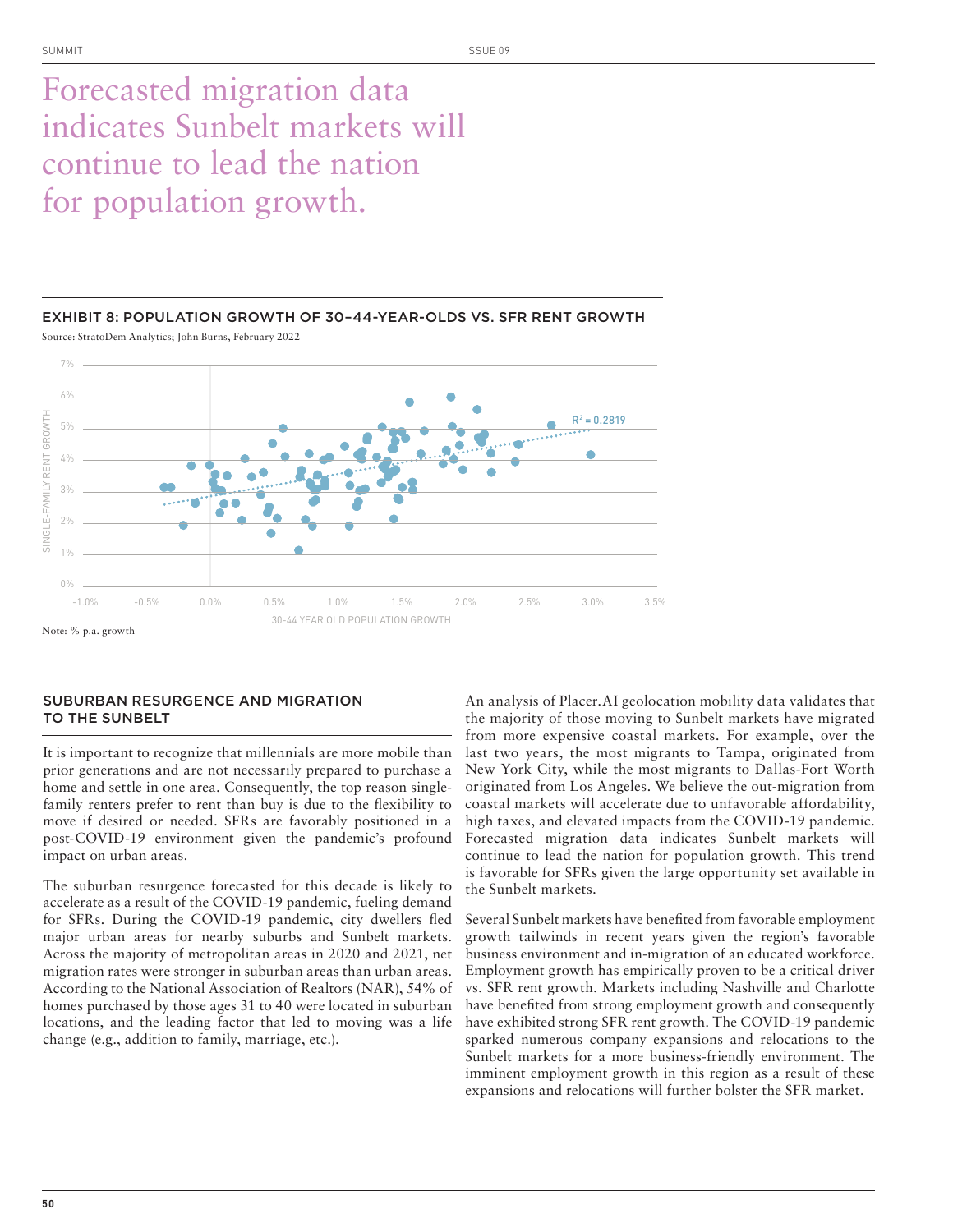# EXHIBIT 9: SUBURBAN/URBAN NET MIGRATION RATES ACROSS TOP FIFTY METROS (2021)

Source: StratoDem Analytics, January 2022



Note: Urban/suburban classifications are census tract-level definitions as classified by HUD's 2017 American Housing Survey Neighborhood Description Study

# EXHIBIT 10: TOP OUT-OF-STATE MIGRANT ORIGINS USING REAL-TIME PLACER.AI MOBILITY DATA (DECEMBER 2019-DECEMBER 2021)

Source: Placer.AI, February 2022

|    | <b>TO: TAMPA, FL</b> | TO: DALLAS-FORT WORTH, TX |
|----|----------------------|---------------------------|
| #1 | NEW YORK, NY         | LOS ANGELES, CA           |
| #2 | CHICAGO, IL          | CHICAGO. IL               |
| #3 | ATLANTA, GA          | NEW YORK, NY              |
| #4 | WASHINGTON, DC       | RIVERSIDE, CA             |
| #5 | PHILADELPHIA. PA     | SAN DIEGO, CA             |

# EXHIBIT 11: FORECASTED POPULATION GROWTH BY METRO (2021-2026 % P.A.)

Source: StratoDem Analytics, February 2022

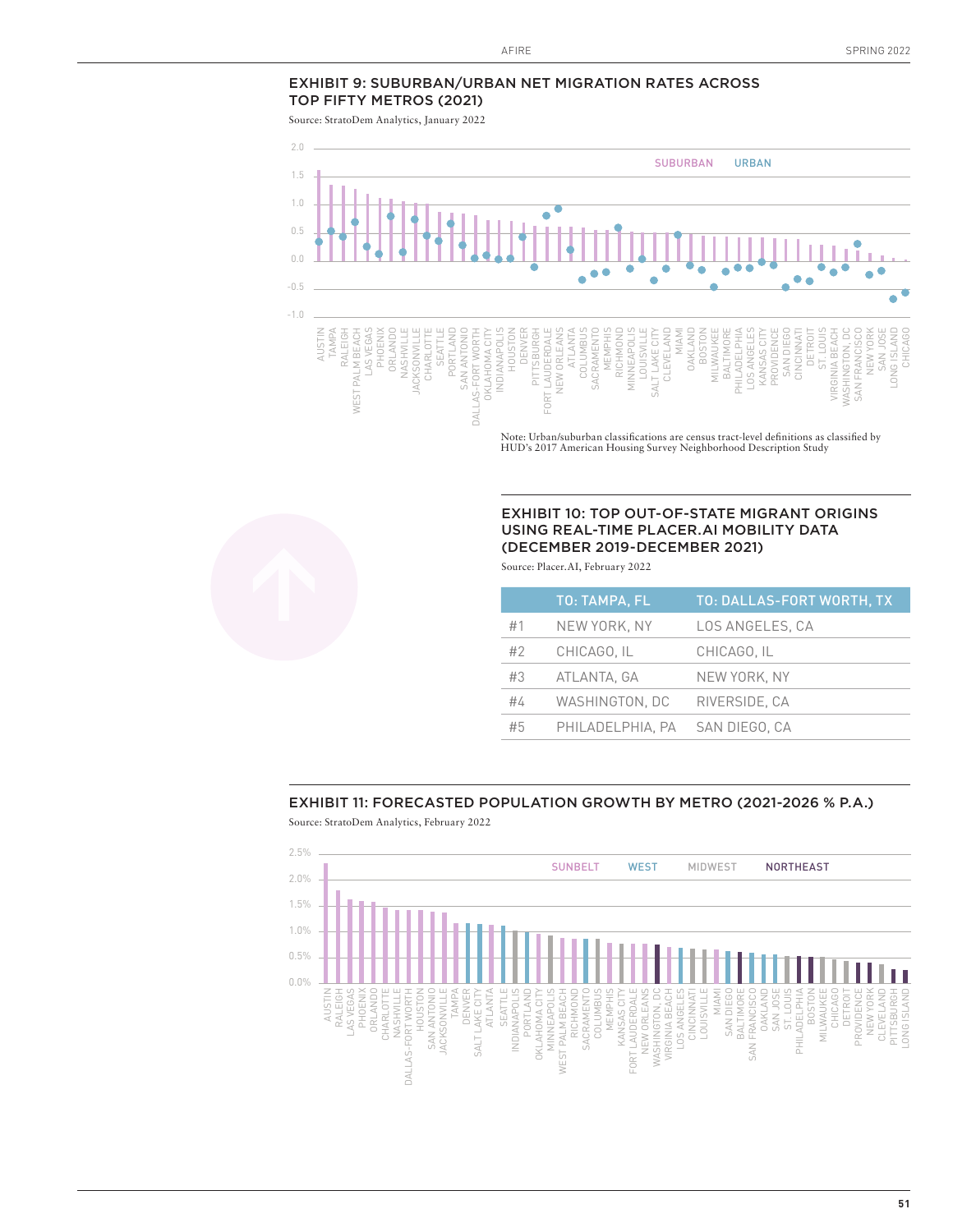#### EXHIBIT 12: EMPLOYMENT GROWTH VS SFR RENT GROWTH

Source: StratoDem Analytics; John Burns, February 2022



#### MILLENNIALS OUTGROWING APARTMENTS

Throughout the last decade, millennials have been a major driver of conventional apartment demand. As millennials age, start families, and demand space for home offices and remote learning, they are likely to outgrow their one and two-bedroom apartments. Yet, only 12% of apartment units in the US have three or more bedrooms, compared to 65% for single-family homes. Nearly one-half of new single-family renters in Q3 2021 moved from apartments, according to John Burns' SFR Survey. The permanent adoption of flexible WFH policies as a result of the pandemic is likely to serve as an additional tailwind for SFRs as professionals demand more space in their homes to conduct business.

The permanent adoption of flexible WFH policies as a result of the pandemic is likely to serve as an additional tailwind for SFRs as professionals demand more space in their homes to conduct business.



**52**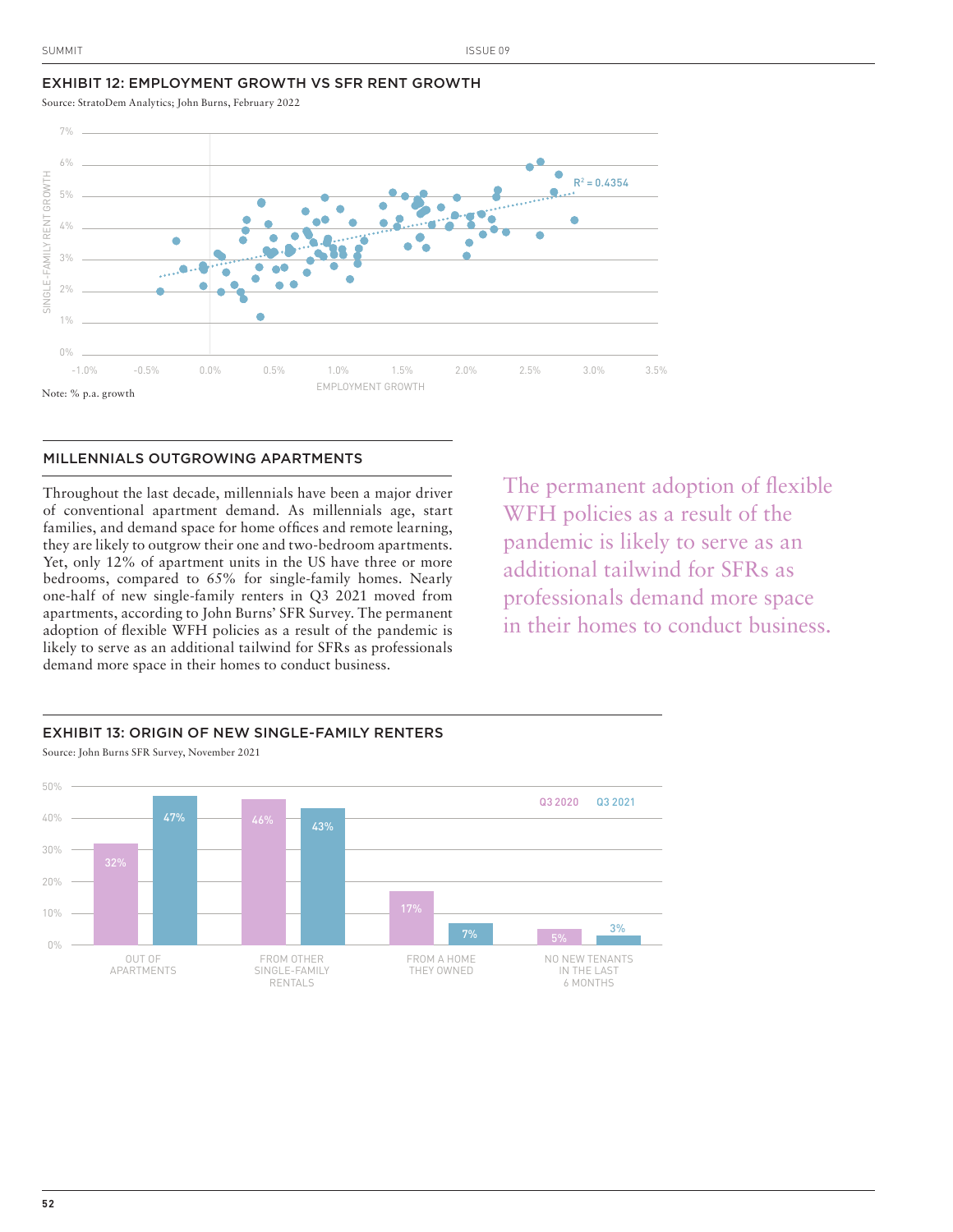## EXHIBIT 14: BEDROOM COUNT: SFR VS. APARTMENT



## MILLENNIALS' FINANCIAL HEADWINDS TO HOMEOWNERSHIP

Purchasing a single-family home would be the next natural step for millennials as they age, but this is out of reach for many. Millennials have experienced two recessions in their young adult lives (GFC and COVID-19) and are largely unable to afford a 20% down payment and mortgage. This will be a key future driver of SFR demand.

Mortgage lenders have remained conservative relative to the GFC. A poor debt-to-income ratio was the leading reason mortgage lenders rejected buyer applications for those ages 31–40, according to NAR. Experian data indicates that student loan debt continues to be the major driver of debt compared to credit cards. Poor credit is an additional headwind for millennials. Consequently, millennials currently have disadvantaged FICO scores compared to older generations, posing additional challenges for homeownership. High amounts of debt and low FICO scores will prevent millennials from owning homes at the same rate as previous generations. Our analysis of household net worth for those under 44 years old indicates that across 64% of metropolitan areas, households under 44-years-old do not have adequate funds for a 20% down payment.

As a result of these affordability headwinds, coupled with current supply constraints, younger households have grown pessimistic at near-term homeownership. A recent Fannie Mae poll indicated that a record-low 25% of respondents reported that it's a good time to buy a home, compared to 69% of consumers who reported that it's a good time to sell. While potential homebuyers believe that now is a bad time to buy a home due to elevated pricing, the relative pricing remains attractive for institutional investors.

Institutional investors are accustomed to placing a value on an income stream, unlike traditional homeowners. By this metric, cap rates on single-asset SFR purchases are approximately 100 BPs wide of apartment properties, indicating a compelling discount. Moreover, once a small portfolio of SFRs has been aggregated, the income stream for an investor is much more stabilized and represents a more efficient investment, resulting in a further 75–125 BP premium to a single-asset SFR purchase. As such, while home values may seem elevated to an individual owner, we believe now is a compelling time to buy single-family homes to rent.

#### EXHIBIT 15: DEBT OUTSTANDING (\$T)

Source: New York Fed Consumer Credit Panel; Equifax, January 2022



Millennials have experienced two recessions in their young adult lives (GFC and COVID-19) and are largely unable to afford a 20% down payment and mortgage.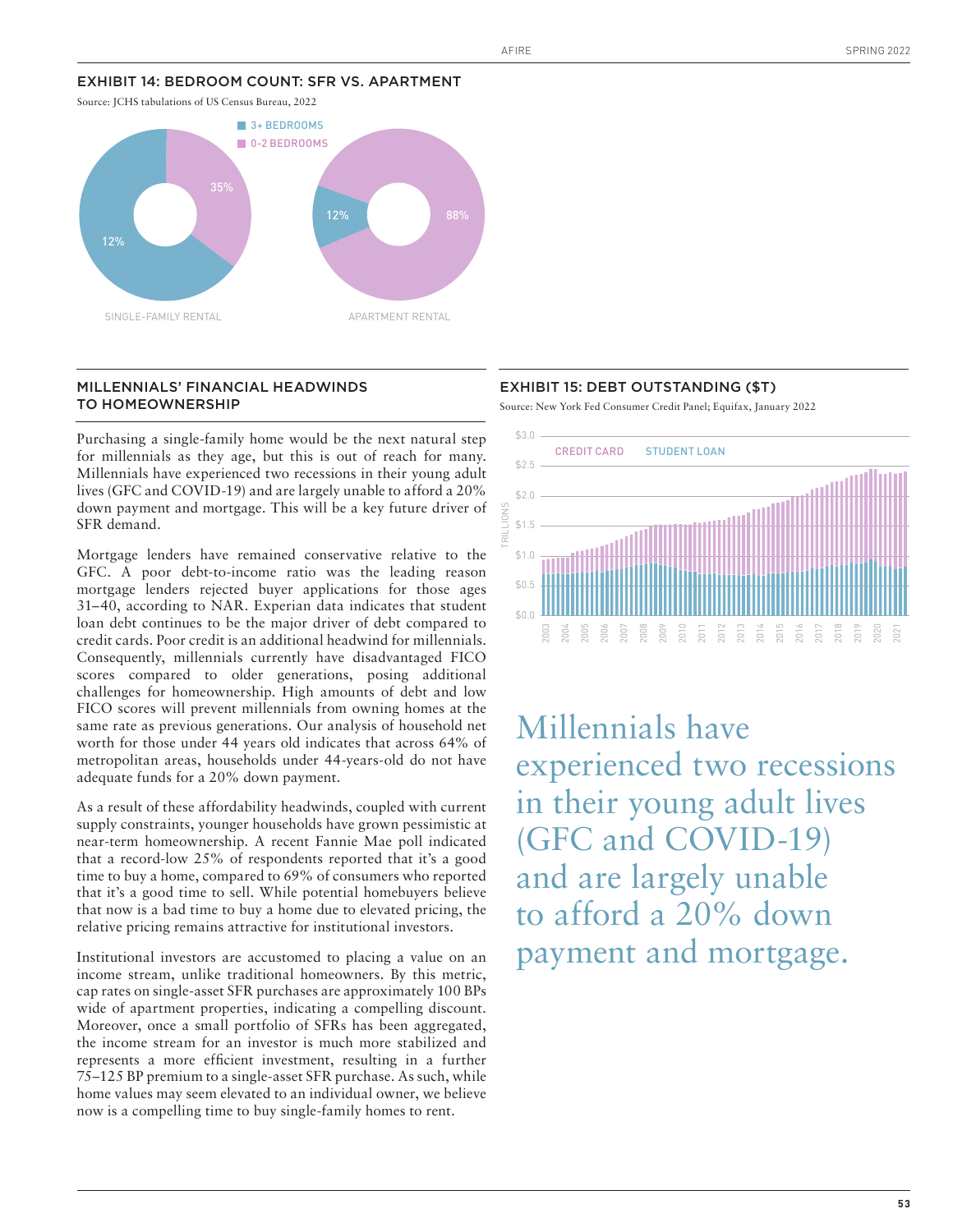## EXHIBIT 16: CREDIT SCORE TRENDS BY GENERATION Source: Experian, 2021



# EXHIBIT 17: HOME PURCHASE SENTIMENT INDEX: FANNIE MAE RESPONDENTS SURVEY

Source: Fannie Mae, February 2022



# RESILIENT HISTORICAL AND PROJECTED PERFORMANCE

Historically, SFRs have achieved stronger rent growth, NOI growth, and overall commercial property price index (CPPI) growth than apartments. SFR rent growth has consistently been extremely resilient as it has never turned negative. Throughout several recessions, apartment rent growth has turned negative and has had higher volatility compared to SFR rent growth, which was steadily positive and less volatile. Similarly, SFR NOI growth has remained positive throughout the COVID-19 pandemic, unlike apartments and traditional real estate property types overall that turned negative. Given the sector's numerous tailwinds, SFRs have favorable NOI growth and return projections. Further, the SFR sector has historically been higher yielding than the apartment sector. Since 2017, SFRs have achieved nearly a 40 BP premium over apartments. This spread has widened since COVID-19 and is currently over a 100 BP premium.

Given the sector's favorable pricing relative to other property types and resilient demand drivers, SFRs are expected to achieve higher risk-adjusted returns than apartments and traditional commercial real estate property types overall. Therefore, investors should consider adding SFRs to their portfolios as a way to drive outperformance and generate enhanced returns.

### EXHIBIT 18: EFFECTIVE RENT GROWTH (% YOY)